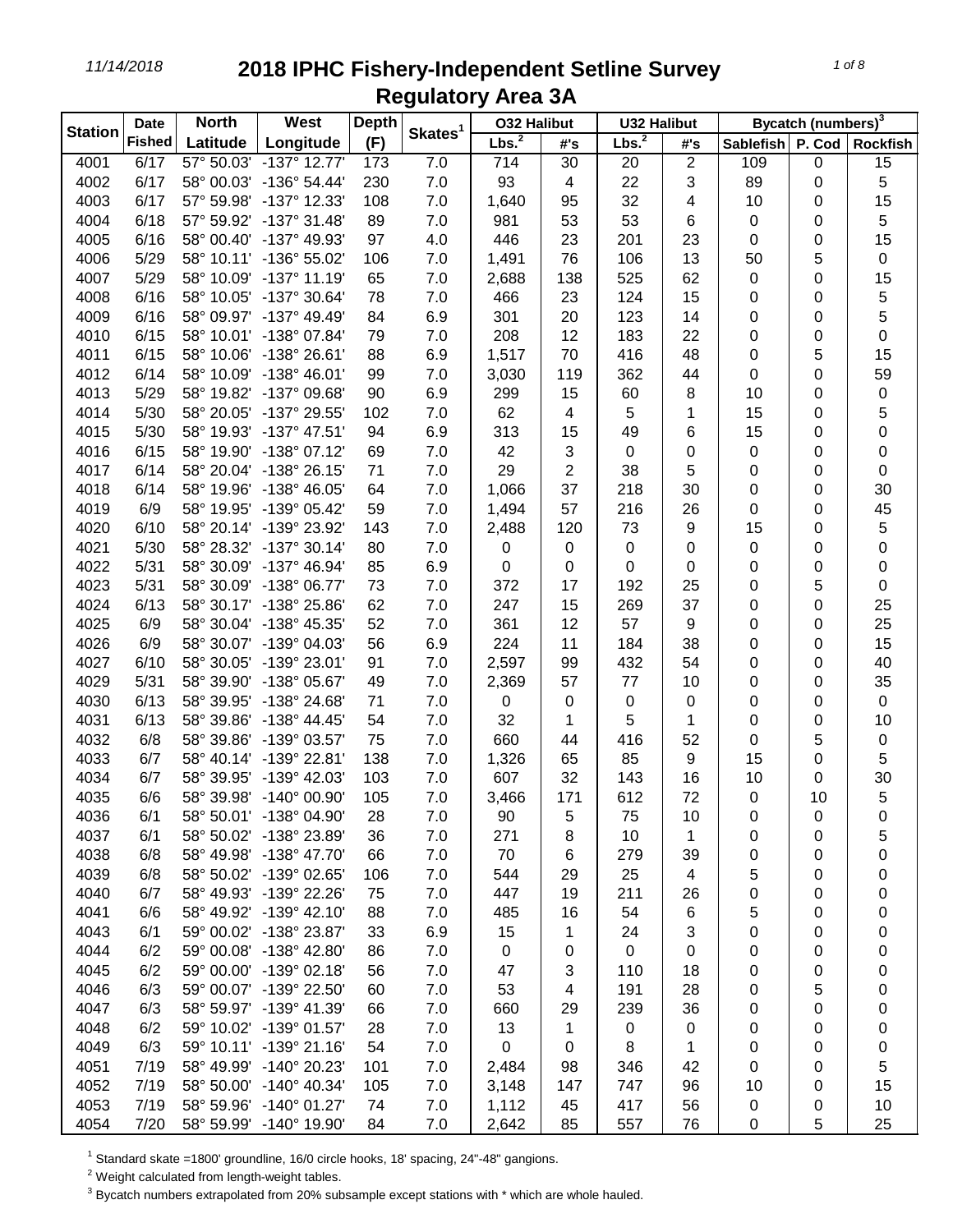| <b>Station</b> | <b>Date</b>   | <b>North</b> | West                         | <b>Depth</b> |                     | <b>032 Halibut</b> |                 | <b>U32 Halibut</b> |                |                  | Bycatch (numbers) <sup>3</sup> |                  |
|----------------|---------------|--------------|------------------------------|--------------|---------------------|--------------------|-----------------|--------------------|----------------|------------------|--------------------------------|------------------|
|                | <b>Fished</b> | Latitude     | Longitude                    | (F)          | Skates <sup>1</sup> | Lbs. <sup>2</sup>  | #'s             | Lbs. <sup>2</sup>  | #'s            | <b>Sablefish</b> | P. Cod                         | <b>Rockfish</b>  |
| 4055           | 7/20          | 58° 59.99'   | $-140^{\circ}$ 38.67         | 98           | 7.0                 | 1,150              | $\overline{54}$ | 302                | 40             | 5                | 0                              | 0                |
| 4056           | 7/24          | 59° 00.35'   | $-140^{\circ} 59.00^{\circ}$ | 104          | 7.0                 | 2,557              | 112             | 413                | 56             | 0                | 5                              | 5                |
| 4057           | 7/18          | 59° 09.99'   | $-139^{\circ}$ 41.35'        | 69           | 7.0                 | 239                | 13              | 259                | 31             | 0                | 0                              | 0                |
| 4058           | 7/18          | 59° 09.94'   | $-140^{\circ}$ 00.02'        | 62           | 7.0                 | 1,781              | 82              | 504                | 64             | 0                | 0                              | 0                |
| 4059           | 7/20          | 59° 10.05'   | $-140^{\circ}$ 20.50'        | 71           | 7.0                 | 3,015              | 129             | 455                | 61             | 0                | 0                              | 0                |
| 4060           | 7/24          | 59° 09.98'   | $-140^{\circ}$ 40.38'        | 81           | 7.0                 | 995                | 39              | 371                | 49             | 0                | 0                              | 0                |
| 4061           | 7/24          | 59° 10.08'   | $-140^{\circ}$ 58.74'        | 97           | 7.0                 | 2,008              | 106             | 437                | 57             | 0                | 0                              | 10               |
| 4062           | 7/25          | 59° 10.00'   | $-141^{\circ}$ 18.36'        | 184          | 7.0                 | 674                | 29              | 22                 | 3              | 84               | 0                              | 0                |
| 4064           | 7/18          | 59° 20.01'   | -139° 39.91'                 | 86           | 7.0                 | 51                 | 2               | 6                  | 1              | 0                | 0                              | 0                |
| 4065           | 7/18          | 59° 20.01'   | $-140^{\circ}$ 00.20         | 89           | 6.9                 | 108                | 6               | 9                  | 1              | 5                | 0                              | 0                |
| 4066           | 7/21          |              | 59° 20.01' -140° 19.82'      | 71           | 7.0                 | 921                | 41              | 197                | 26             | 15               | 0                              | 0                |
| 4067           | 7/21          |              | 59° 19.99' -140° 38.80'      | 77           | 7.0                 | 259                | 12              | 84                 | 12             | 25               | 0                              | 0                |
| 4068           | 7/17          |              | 59° 19.98' -140° 58.69'      | 88           | 7.0                 | 1,199              | 68              | 448                | 58             | 0                | 0                              | 0                |
| 4069           | 7/25          |              | 59° 19.97' -141° 18.17'      | 181          | 7.0                 | 54                 | 3               | $\mathbf 0$        | $\mathbf 0$    | 35               | 0                              | 15               |
| 4070           | 7/26          |              | 59° 20.03' -141° 37.56'      | 103          | 7.0                 | 2,418              | 123             | 279                | 36             | 5                | 0                              | $\pmb{0}$        |
| 4072           | 7/22          |              | 59° 29.99' -139° 59.84'      | 56           | 6.9                 | 12                 | 1               | 21                 | 3              | 0                | 0                              | 0                |
| 4073           | 7/21          |              | 59° 30.31' -140° 18.95'      | 123          | 6.9                 | 1,488              | 72              | 64                 | 7              | 15               | 0                              | 74               |
| 4074           | 7/17          | 59° 29.86'   | $-140^{\circ}$ 38.97'        | 152          | 7.0                 | 430                | 23              | 86                 | 9              | 5                | 0                              | 45               |
| 4075           | 7/17          | 59° 29.95'   | $-140^{\circ}$ 59.04         | 161          | 7.0                 | 526                | 32              | 122                | 13             | 50               | 0                              | 20               |
| 4076           | 7/28          | 59° 29.96'   | $-141^{\circ}$ 18.97'        | 89           | 7.0                 | 115                | 6               | 40                 | 4              | 0                | 0                              | 0                |
| 4077           | 7/26          | 59° 30.08'   | $-141^{\circ}$ 38.02'        | 87           | 7.0                 | 53                 | 3               | 0                  | 0              | 0                | 0                              | 0                |
| 4078           | 7/26          |              | 59° 29.91' -141° 57.97'      | 96           | 7.0                 | 396                | 18              | 53                 | 7              | 15               | 0                              | 0                |
| 4079           | 7/22          |              | 59° 40.01' -139° 58.31'      | 77           | 7.0                 | 1,162              | 27              | 23                 | 3              | 15               | 40                             | 5                |
| 4080           | 7/28          | 59° 39.99'   | $-140^{\circ}$ 58.73         | 28           | 7.0                 | 733                | 28              | 21                 | 3              | 0                | 35                             | 0                |
| 4081           | 7/28          | 59° 39.80'   | -141° 18.95'                 | 36           | 7.0                 | 459                | 15              | 26                 | 4              | 0                | 0                              | 0                |
| 4082           | 7/27          | 59° 40.00'   | -141° 37.99'                 | 50           | 6.9                 | 412                | 15              | 41                 | 5              | 0                | 0                              | 0                |
| 4083           | 7/27          |              | 59° 39.96' -141° 58.13'      | 80           | 7.0                 | 527                | 18              | 14                 | 2              | 15               | 0                              | 0                |
| 4084           | 7/31          | 59° 40.00'   | -142° 18.26'                 | 117          | 7.0                 | 1,343              | 64              | 80                 | 9              | 10               | 0                              | 0                |
| 4085           | 7/31          |              | 59° 40.01' -142° 37.59'      | 210          | 7.0                 | 260                | 13              | 29                 | 3              | 139              | 0                              | 30               |
| 4086           | 8/2           |              | 59° 39.98' -142° 58.19'      | 108          | 7.0                 | 3,267              | 168             | 234                | 26             | 10               | 0                              | $\mathbf 0$      |
| 4087           | 8/2           |              | 59° 39.97' -143° 16.73'      | 144          | 7.0                 | 2,696              | 118             | 50                 | 5              | 50               | 0                              | 35               |
| 4088           | 8/4           | 59° 39.99'   | -143° 37.53'                 | 79           | 7.0                 | 3,976              | 161             | 864                | 106            | 0                | 0                              | 10               |
| 4089           | 8/4           | 59° 39.93'   | $-143^{\circ}$ 57.02'        | 70           | 7.0                 | 4,527              | 193             | 706                | 89             | 0                | 0                              | 10               |
| 4091           | 8/5           |              | 59° 39.87' -144° 37.24'      | 80           | 7.0                 | 810                | 34              | 37                 | $\overline{7}$ | 0                | 0                              | $\boldsymbol{0}$ |
| 4092           | 7/27          |              | 59° 49.98' -141° 59.03'      | 36           | 7.0                 | 630                | 25              | 109                | 18             | 5                | 0                              | 0                |
| 4093           | 7/31          |              | 59° 49.98' -142° 18.02'      | 50           | 7.0                 | 5,794              | 211             | 367                | 50             | 0                | 0                              | 5                |
| 4094           | 8/1           |              | 59° 50.03' -142° 37.43'      | 84           | 7.0                 | 4,382              | 142             | 72                 | 9              | 0                | 0                              | 0                |
| 4095           | 8/1           |              | 59° 50.01' -142° 58.18'      | 94           | 7.0                 | 544                | 18              | 8                  | 1              | 0                | 0                              | 0                |
| 4096           | 8/2           |              | 59° 49.99' -143° 18.15'      | 118          | 7.0                 | 895                | 37              | 61                 | 8              | 45               | 0                              | 0                |
| 4097           | 8/4           |              | 59° 50.00' -143° 38.64'      | 153          | 7.0                 | 400                | 19              | 29                 | 3              | 25               | 0                              | 25               |
| 4098           | 8/5           |              | 59° 50.29' -143° 58.02'      | 50           | 7.0                 | 1,571              | 69              | 428                | 56             | 0                | 0                              | 0                |
| 4099           | 8/5           |              | 59° 49.94' -144° 18.10'      | 34           | 7.0                 | 1,266              | 50              | 329                | 53             | 0                | 30                             | 0                |
| 4100           | 8/1           |              | 60° 00.22' -142° 38.89'      | 43           | 7.0                 | 1,845              | 64              | 330                | 45             | 0                | 0                              | 0                |
| 4101           | 8/1           |              | 60° 00.03' -142° 58.87'      | 61           | 7.0                 | 826                | 33              | 92                 | 12             | 0                | 0                              | 0                |
| 4102           | 8/6           |              | 59° 20.00' -146° 16.17'      | 151          | 7.0                 | 1,002              | 47              | 83                 | 9              | 50               | 0                              | 74               |
| 4103           | 8/6           |              | 59° 20.01' -146° 35.05'      | 79           | 6.9                 | 319                | 19              | 233                | 28             | 29               | 0                              | 10               |
| 4104           | 8/6           |              | 59° 19.99' -146° 55.18'      | 103          | 7.0                 | 541                | 33              | 99                 | 12             | 15               | 0                              | 0                |
| 4105           | 8/7           |              | 59° 20.01' -147° 15.26'      | 100          | 7.0                 | 102                | 6               | 54                 | 6              | 15               | 0                              | 0                |
| 4106           | 8/19          |              | 59° 29.99' -145° 16.33'      | 73           | 7.0                 | 2,109              | 99              | 404                | 54             | 0                | 0                              | 84               |
| 4107           | 8/19          |              | 59° 30.00' -145° 55.16'      | 92           | 7.0                 | 3,466              | 219             | 226                | 24             | 5                | 0                              | 0                |
| 4108           | 8/5           |              | 59° 30.00' -146° 34.76'      | 50           | 7.0                 | 691                | 25              | 729                | 111            | 0                | 0                              | 5                |

Standard skate =1800' groundline, 16/0 circle hooks, 18' spacing, 24"-48" gangions.

Weight calculated from length-weight tables.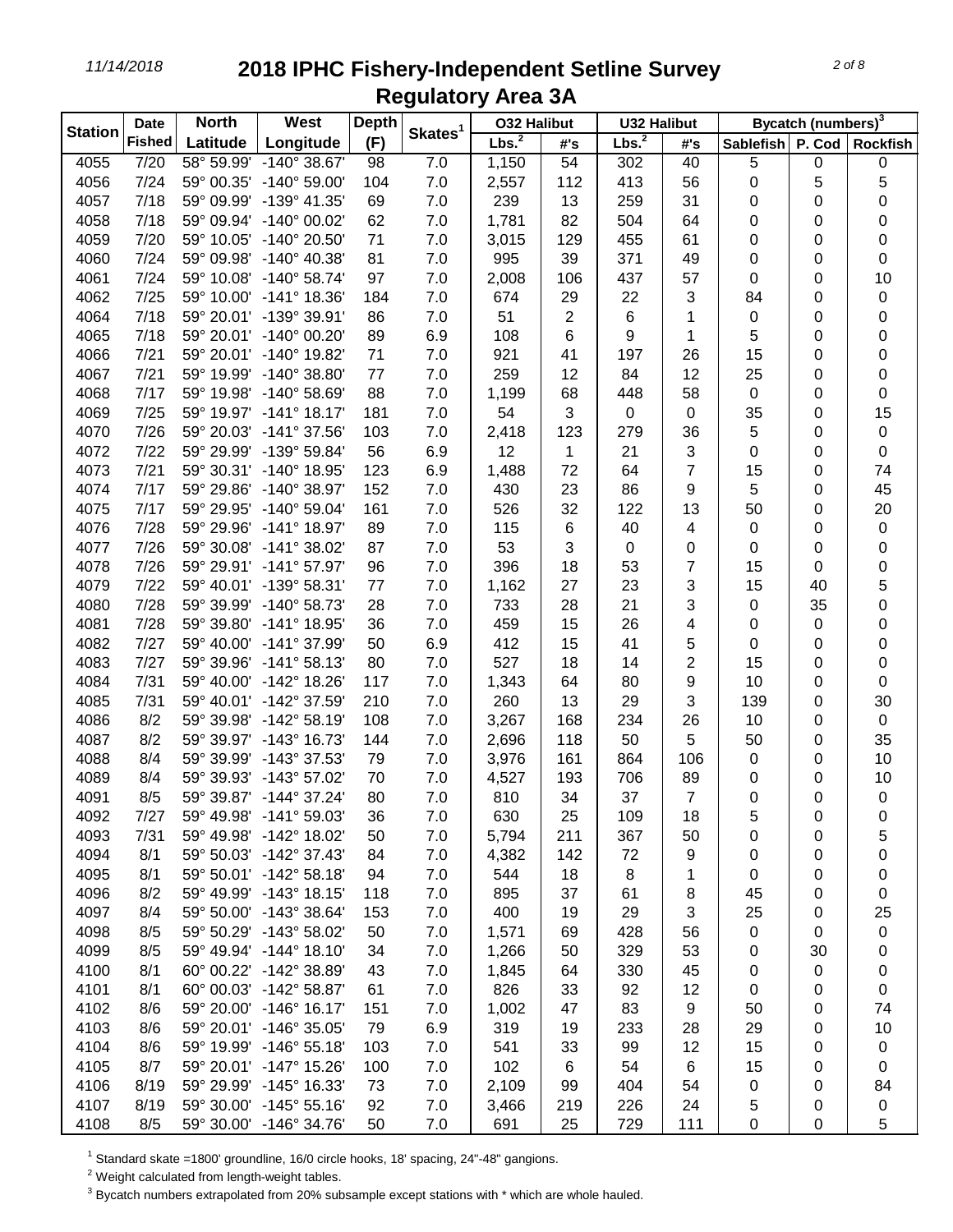| <b>Station</b> | <b>Date</b>   | <b>North</b> | West                    | <b>Depth</b> |                     |                   | <b>032 Halibut</b> |                   | <b>U32 Halibut</b> |                  | Bycatch (numbers) <sup>3</sup> |                 |  |
|----------------|---------------|--------------|-------------------------|--------------|---------------------|-------------------|--------------------|-------------------|--------------------|------------------|--------------------------------|-----------------|--|
|                | <b>Fished</b> | Latitude     | Longitude               | (F)          | Skates <sup>1</sup> | Lbs. <sup>2</sup> | #'s                | Lbs. <sup>2</sup> | #'s                | <b>Sablefish</b> | P. Cod                         | <b>Rockfish</b> |  |
| 4109           | 8/5           |              | 59° 30.01' -146° 54.12' | 102          | 7.0                 | 14                | 1                  | $\mathbf 0$       | $\pmb{0}$          | 15               | 0                              | $\pmb{0}$       |  |
| 4110           | 8/7           |              | 59° 29.99' -147° 14.18' | 117          | 7.0                 | 23                | $\overline{c}$     | 0                 | $\pmb{0}$          | 5                | 0                              | 0               |  |
| 4111           | 8/7           |              | 59° 30.00' -147° 34.34' | 62           | 7.0                 | 225               | 12                 | 66                | 8                  | 0                | 0                              | 0               |  |
| 4112           | 8/19          |              | 59° 39.99' -145° 34.34' | 57           | 7.0                 | 466               | 25                 | 147               | 17                 | 5                | 0                              | 0               |  |
| 4113           | 8/20          |              | 59° 40.00' -145° 54.23' | 43           | 7.0                 | 2,890             | 108                | 839               | 109                | 10               | 0                              | 5               |  |
| 4114           | 8/20          |              | 59° 40.01' -146° 14.16' | 45           | 7.0                 | 322               | 16                 | 326               | 50                 | 0                | 0                              | 0               |  |
| 4115           | 8/5           |              | 59° 40.02' -146° 34.27' | 47           | 7.0                 | 3,637             | 134                | 719               | 99                 | 0                | 5                              | 10              |  |
| 4116           | 8/5           |              | 59° 40.01' -146° 53.03' | 59           | 7.0                 | 0                 | 0                  | 11                | 1                  | 5                | 0                              | $\pmb{0}$       |  |
| 4117           | 8/1           |              | 59° 39.99' -147° 13.28' | 94           | 7.0                 | 1,559             | 91                 | 191               | 20                 | 0                | 0                              | 40              |  |
| 4118           | 8/1           |              | 59° 40.01' -147° 32.94' | 65           | 7.0                 | 246               | 13                 | 63                | $\boldsymbol{9}$   | 0                | 0                              | 0               |  |
| 4119           | 8/18          |              | 59° 49.99' -144° 58.04' | 108          | 7.0                 | 1,730             | 74                 | 240               | 33                 | 10               | 59                             | 0               |  |
| 4120           | 8/20          |              | 59° 50.00' -145° 53.06' | 56           | 7.0                 | 139               | 8                  | 54                | $\overline{7}$     | 5                | 0                              | 0               |  |
| 4121           | 8/20          |              | 59° 50.01' -146° 13.03' | 34           | 7.0                 | 1,392             | 52                 | 493               | 77                 | 0                | 0                              | 10              |  |
| 4122           | 8/4           |              | 59° 50.01' -146° 33.04' | 38           | 7.0                 | 1,616             | 52                 | 275               | 38                 | 0                | 0                              | 0               |  |
| 4123           | 8/2           |              | 59° 49.99' -146° 53.07' | 42           | 7.0                 | 1,363             | 67                 | 612               | 89                 | 0                | 0                              | 0               |  |
| 4124           | 8/1           |              | 59° 50.03' -147° 13.02' | 83           | 7.0                 | 1,786             | 97                 | 315               | 37                 | 0                | 50                             | 10              |  |
| 4125           | 8/18          |              | 60° 00.01' -144° 39.01' | 124          | 7.0                 | 3,026             | 142                | 224               | 28                 | 25               | 15                             | 0               |  |
| 4126           | 8/18          |              | 60° 00.01' -144° 58.97' | 72           | 7.0                 | 3,231             | 145                | 178               | 21                 | 0                | 0                              | 0               |  |
| 4127           | 8/18          |              | 60° 00.00' -145° 19.04' | 65           | 7.0                 | 293               | 11                 | 37                | $\overline{4}$     | 15               | 0                              | 0               |  |
| 4128           | 8/4           |              | 60° 00.01' -146° 12.09' | 34           | 7.0                 | 853               | 33                 | 194               | 27                 | 0                | 0                              | 10              |  |
| 4129           | 8/4           |              | 60° 00.00' -146° 31.95' | 37           | 7.0                 | 477               | 15                 | 653               | 114                | 0                | 0                              | 0               |  |
| 4130           | 8/2           |              | 59° 59.99' -146° 51.91' | 78           | 7.0                 | 100               | 5                  | 19                | 3                  | 15               | 0                              | 0               |  |
| 4131           | 8/2           |              | 60° 00.01' -147° 11.93' | 101          | 7.0                 | 1,564             | 75                 | 130               | 16                 | 25               | 40                             | 0               |  |
| 4132           | 8/17          |              | 60° 10.00' -145° 31.28' | 47           | 7.0                 | 859               | 32                 | 125               | 17                 | 10               | 0                              | 0               |  |
| 4133           | 8/17          |              | 60° 10.01' -145° 50.95' | 59           | 7.0                 | 1,547             | 60                 | 117               | 15                 | 0                | 0                              | 0               |  |
| 4134           | 8/17          |              | 60° 10.00' -146° 11.14' | 43           | 7.0                 | 2,516             | 102                | 618               | 93                 | 0                | 0                              | $\pmb{0}$       |  |
| 4135           | 8/10          |              | 60° 09.98' -147° 31.00' | 39           | 7.0                 | 1,794             | 70                 | 587               | 77                 | 0                | 0                              | 10              |  |
| 4136           | 8/10          |              | 60° 10.09' -147° 51.02' | 184          | 7.0                 | 1,793             | 88                 | 470               | 57                 | 0                | 5                              | 10              |  |
| 4137           | 8/10          |              | 60° 19.92' -147° 30.99' | 70           | 7.0                 | 2,336             | 89                 | 255               | 34                 | 0                | 30                             | 20              |  |
| 4138           | 8/13          |              | 60° 29.99' -146° 29.16' | 35           | 7.0                 | 1,761             | 60                 | 494               | 71                 | 0                | 0                              | $\pmb{0}$       |  |
| 4139           | 8/13          |              | 60° 29.92' -146° 48.98' | 216          | 7.0                 | 1,833             | 97                 | 554               | 62                 | 30               | 0                              | 15              |  |
| 4140           | 8/12          |              | 60° 30.01' -147° 10.54' | 112          | 7.0                 | 1,221             | 67                 | 280               | 32                 | 15               | 10                             | $\mathbf 0$     |  |
| 4141           | 8/12          |              | 60° 30.00' -147° 29.91' | 111          | 7.0                 | 886               | 35                 | 121               | 14                 | 5                | 15                             | 45              |  |
| 4142           | 8/11          |              | 60° 28.86' -147° 50.01' | 252          | 7.0                 | 1,911             | 91                 | 390               | 44                 | 10               | 0                              | 20              |  |
| 4143           | 8/13          |              | 60° 40.16' -146° 49.02' | 226          | 7.0                 | 3,463             | 194                | 901               | 102                | 10               | 0                              | 5               |  |
| 4144           | 8/12          |              | 60° 40.01' -147° 09.10' | 130          | 6.9                 | 2,533             | 101                | 354               | 44                 | 10               | 5                              | 5               |  |
| 4145           | 8/14          |              | 60° 50.01' -147° 08.21' | 182          | 7.0                 | 2,364             | 103                | 820               | 103                | 5                | 20                             | 15              |  |
| 4146           | 8/11          |              | 60° 49.93' -148° 09.98' | 159          | 6.9                 | 1,625             | 58                 | 161               | 19                 | 0                | 5                              | 10              |  |
| 4147           | 6/2           |              | 58° 39.99' -148° 34.57' | 130          | 7.0                 | 2,060             | 133                | 648               | 68                 | 79               | 0                              | 0               |  |
| 4148           | 6/2           |              | 58° 40.01' -148° 52.93' | 93           | 7.0                 | 385               | 26                 | 187               | 21                 | 10               | 5                              | 0               |  |
| 4149           | 6/3           |              | 58° 50.09' -148° 14.98' | 153          | 6.8                 | 1,275             | 87                 | 287               | 30                 | 15               | 0                              | 0               |  |
| 4150           | 6/2           |              | 58° 49.74' -148° 33.97' | 161          | 7.0                 | 681               | 44                 | 268               | 29                 | 15               | 0                              | 10              |  |
| 4151           | 6/9           |              | 58° 50.09' -148° 53.03' | 138          | 6.9                 | 1,291             | 75                 | 155               | 16                 | 25               | 0                              | 0               |  |
| 4152           | 6/9           |              | 58° 49.99' -149° 09.88' | 110          | 7.0                 | 1,544             | 106                | 350               | 36                 | 55               | 5                              | 0               |  |
| 4153           | 6/3           |              | 59° 00.04' -147° 55.19' | 231          | 7.0                 | 1,285             | 65                 | 80                | 8                  | 80               | 0                              | 15              |  |
| 4154           | 6/3           |              | 58° 59.77' -148° 13.99' | 127          | 7.2                 | 1,860             | 114                | 224               | 24                 | 5                | 36                             |                 |  |
| 4155           | 6/8           |              | 59° 00.33' -148° 33.99' | 134          | 6.9                 | 474               | 31                 | 105               | 11                 | 34               | 0                              | 0<br>5          |  |
| 4156           | 6/9           |              | 58° 59.96' -148° 53.15' | 118          | 7.0                 | 592               | 38                 | 89                | 9                  | 45               |                                |                 |  |
| 4157           | 6/17          |              | 59° 00.04' -149° 12.31' | 118          | 7.0                 | 379               | 21                 | 67                | 7                  | 25               | 0                              | 0               |  |
| 4158           | 6/17          |              | 59° 00.01' -149° 31.97' | 128          | 6.9                 | 396               | 26                 | 106               | 11                 | 30               | 0                              | 0               |  |
| 4160           | 6/4           |              | 59° 10.02' -147° 53.96' | 112          | 7.0                 | 824               | 48                 | 133               | 15                 | 15               | 0<br>0                         | 0<br>5          |  |
|                |               |              |                         |              |                     |                   |                    |                   |                    |                  |                                |                 |  |

Standard skate =1800' groundline, 16/0 circle hooks, 18' spacing, 24"-48" gangions.

Weight calculated from length-weight tables.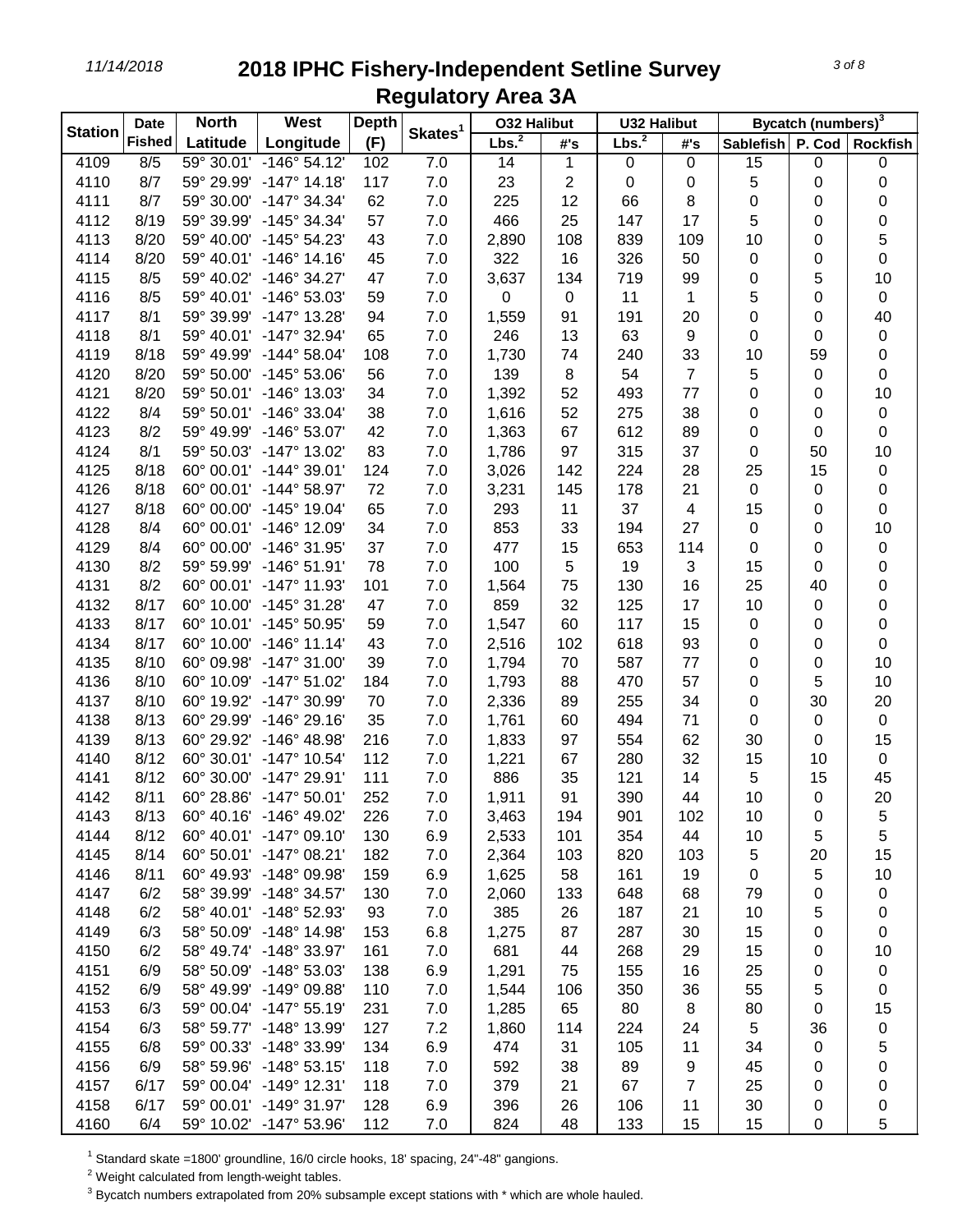| <b>Station</b> | <b>Date</b>   | <b>North</b> | West                    | <b>Depth</b> | Skates <sup>1</sup> | <b>032 Halibut</b> |                | <b>U32 Halibut</b> |                | Bycatch (numbers) <sup>3</sup> |        |                 |  |
|----------------|---------------|--------------|-------------------------|--------------|---------------------|--------------------|----------------|--------------------|----------------|--------------------------------|--------|-----------------|--|
|                | <b>Fished</b> | Latitude     | Longitude               | (F)          |                     | Lbs. <sup>2</sup>  | #'s            | Lbs. <sup>2</sup>  | #'s            | Sablefish                      | P. Cod | <b>Rockfish</b> |  |
| 4161           | 6/8           |              | 59° 10.02' -148° 14.35' | 67           | 7.1                 | 848                | 34             | 74                 | 9              | 0                              | 0      | 35              |  |
| 4162           | 6/8           | 59° 09.98'   | $-148^{\circ}$ 32.81'   | 84           | 7.1                 | 196                | 13             | 78                 | 9              | 0                              | 10     | 0               |  |
| 4163           | 6/18          |              | 59° 09.99' -148° 52.49' | 98           | 7.2                 | 67                 | 4              | 17                 | 2              | 0                              | 0      | 0               |  |
| 4164           | 6/17          |              | 59° 09.61' -149° 12.05' | 82           | 7.0                 | 392                | 20             | 63                 | $\overline{7}$ | 0                              | 0      | 5               |  |
| 4165           | 6/25          |              | 59° 10.12' -149° 31.98' | 86           | 7.2                 | 358                | 21             | 82                 | 8              | 5                              | 0      | 0               |  |
| 4166           | 6/27          |              | 59° 09.97' -149° 51.67' | 74           | 6.8                 | 105                | 6              | 98                 | 11             | 5                              | 0      | 0               |  |
| 4167           | 6/4           | 59° 19.96'   | -147° 34.09'            | 68           | 7.2                 | 601                | 28             | 63                 | $\overline{7}$ | 0                              | 0      | 0               |  |
| 4168           | 6/7           |              | 59° 20.02' -147° 54.36' | 102          | 7.0                 | 114                | 5              | $\mathsf 0$        | $\mathbf 0$    | 0                              | 0      | 0               |  |
| 4169           | 6/7           |              | 59° 20.03' -148° 12.69' | 87           | 7.0                 | 739                | 40             | 177                | 20             | 0                              | 0      | 0               |  |
| 4170           | 6/19          |              | 59° 20.05' -148° 33.52' | 52           | 7.0                 | 1,172              | 42             | 246                | 34             | 0                              | 0      | 20              |  |
| 4171           | 6/19          |              | 59° 20.13' -148° 52.94' | 94           | 7.1                 | 364                | 20             | 48                 | 5              | 0                              | 5      | 0               |  |
| 4172           | 6/25          |              | 59° 19.97' -149° 11.99' | 101          | 6.7                 | 293                | 14             | 26                 | 3              | 0                              | 0      | 0               |  |
| 4173           | 6/25          |              | 59° 19.95' -149° 31.60' | 67           | 6.9                 | 301                | 20             | 66                 | 9              | 0                              | 0      | 0               |  |
| 4174           | 6/27          |              | 59° 19.66' -149° 51.01' | 103          | 7.0                 | 840                | 44             | 92                 | 10             | 10                             | 5      | 0               |  |
| 4175           | 7/2           |              | 59° 20.26' -150° 10.93' | 85           | 7.0                 | 872                | 54             | 247                | 28             | 5                              | 20     | 0               |  |
| 4176           | 6/7           |              | 59° 30.00' -147° 52.83' | 63           | 7.0                 | 568                | 29             | 65                 | $\overline{7}$ | 0                              | 0      | 0               |  |
| 4177           | 6/20          |              | 59° 29.99' -148° 12.97' | 114          | 7.2                 | 287                | 19             | 33                 | 4              | 5                              | 10     | 5               |  |
| 4178           | 6/19          |              | 59° 29.92' -148° 33.06' | 54           | 7.1                 | 421                | 21             | 115                | 15             | 0                              | 0      | 0               |  |
| 4179           | 6/24          |              | 59° 30.16' -148° 51.99' | 91           | 7.1                 | $\mathbf 0$        | 0              | 10                 | 1              | 0                              | 0      | 0               |  |
| 4180           | 6/24          |              | 59° 30.00' -149° 12.09' | 123          | 6.9                 | 140                | 5              | 19                 | $\overline{c}$ | 0                              | 0      | 0               |  |
| 4181           | 6/28          |              | 59° 30.01' -149° 32.23' | 56           | 7.0                 | 700                | 37             | 403                | 51             | 0                              | 15     | 0               |  |
| 4182           | 7/2           |              | 59° 30.01' -149° 52.42' | 112          | 7.0                 | 671                | 35             | 112                | 12             | 20                             | 74     | 0               |  |
| 4183           | 7/2           |              | 59° 29.97' -150° 10.98' | 63           | 6.9                 | 870                | 32             | 157                | 18             | 0                              | 0      | 10              |  |
| 4184           | 6/20          |              | 59° 40.01' -147° 53.02' | 39           | 6.8                 | 3,250              | 107            | 283                | 32             | 0                              | 0      | 15              |  |
| 4185           | 6/20          |              | 59° 39.79' -148° 13.02' | 67           | 7.0                 | 143                | $\overline{7}$ | 49                 | $\overline{7}$ | 0                              | 0      | $\pmb{0}$       |  |
| 4186           | 6/23          |              | 59° 40.18' -148° 32.03' | 114          | 7.0                 | 49                 | 3              | 10                 | 1              | 0                              | 0      | 5               |  |
| 4187           | 6/24          |              | 59° 39.82' -148° 51.89' | 97           | 6.9                 | 0                  | 0              | $\overline{7}$     | 1              | 0                              | 0      | 0               |  |
| 4188           | 6/28          |              | 59° 40.04' -149° 12.14' | 113          | 7.0                 | 1,025              | 52             | 215                | 25             | 5                              | 0      | 0               |  |
| 4189           | 6/28          |              | 59° 39.99' -149° 31.74' | 159          | 7.0                 | 613                | 39             | 237                | 26             | 0                              | 0      | 0               |  |
| 4190           | 6/23          |              | 59° 50.01' -148° 12.10' | 47           | 7.0                 | 104                | 4              | 164                | 21             | 0                              | 0      | 0               |  |
| 4191           | 6/23          |              | 59° 49.99' -148° 31.69' | 73           | 7.2                 | 169                | 8              | 19                 | 2              | 0                              | 0      | 0               |  |
| 4192           | 6/29          |              | 59° 50.03' -148° 52.65' | 87           | 6.8                 | 107                | 5              | 33                 | 4              | 0                              | 0      | 0               |  |
| 4193           | 6/29          |              | 59° 49.99' -149° 11.92' | 75           | 6.9                 | 619                | 34             | 147                | 16             | 5                              | 29     | 0               |  |
| 4194           | 6/29          |              | 59° 49.96' -149° 31.30' | 96           | 7.1                 | 511                | 23             | 131                | 15             | 0                              | 15     | 0               |  |
| 4195           | 5/30          |              | 58° 00.05' -149° 12.95' | 75           | 6.9                 | 2,208              | 153            | 834                | 89             | 0                              | 0      | 29              |  |
| 4196           | 5/31          |              | 58° 10.14' -148° 53.99' | 72           | 6.9                 | 822                | 59             | 536                | 63             | 0                              | 10     | 5               |  |
| 4197           | 5/30          |              | 58° 09.92' -149° 13.44' | 63           | 7.0                 | 770                | 49             | 349                | 39             | 0                              | 0      | 30              |  |
| 4198           | 5/30          |              | 58° 09.98' -149° 32.01' | 60           | 6.8                 | 796                | 54             | 835                | 97             | 0                              | 19     | 5               |  |
| 4199           | 6/11          |              | 58° 10.14' -149° 50.88' | 67           | 7.0                 | 385                | 27             | 391                | 50             | 0                              | 10     | 5               |  |
| 4200           | 6/1           |              | 58° 20.19' -148° 35.09' | 93           | 7.0                 | 1,258              | 81             | 612                | 69             | 5                              | 10     | 0               |  |
| 4201           | 5/31          |              | 58° 19.99' -148° 54.68' | 68           | 7.0                 | 471                | 30             | 708                | 90             | 0                              | 0      | 0               |  |
| 4202           | 5/31          |              | 58° 20.04' -149° 12.36' | 84           | 6.7                 | 195                | 14             | 76                 | 8              | 0                              | 5      | 0               |  |
| 4203           | 6/11          |              | 58° 19.73' -149° 32.14' | 81           | 6.7                 | 43                 | 3              | 77                 | 9              | 0                              | 0      | 0               |  |
| 4204           | 6/12          |              | 58° 20.01' -149° 51.04' | 41           | 7.0                 | 455                | 28             | 451                | 58             | 0                              | 0      | 0               |  |
| 4205           | 6/12          |              | 58° 19.99' -150° 09.62' | 27           | 7.1                 | 1,340              | 59             | 517                | 64             | 0                              | 0      | 0               |  |
| 4206           | 7/6           |              | 58° 20.09' -150° 28.97' | 31           | 7.0                 | 139                | 5              | 79                 | 11             | 0                              | 0      | 0               |  |
| 4207           | 6/1           |              | 58° 29.77' -148° 34.09' | 72           | 6.9                 | 1,232              | 85             | 776                | 92             | 0                              | 10     | 0               |  |
| 4208           | 6/1           |              | 58° 30.02' -148° 52.30' | 62           | 6.7                 | 501                | 35             | 481                | 63             | 0                              | 5      | 5               |  |
| 4209           | 6/10          |              | 58° 30.05' -149° 13.02' | 67           | 7.1                 | 501                | 31             | 159                | 22             | 0                              | 20     | 0               |  |
| 4210           | 6/10          |              | 58° 30.01' -149° 31.97' | 77           | 6.9                 | 308                | 20             | 191                | 23             | 5                              | 25     | 0               |  |
| 4211           | 6/12          |              | 58° 30.01' -149° 50.99' | 74           | 7.2                 | 22                 | 1              | 118                | 16             | 0                              | 5      | 0               |  |

Standard skate =1800' groundline, 16/0 circle hooks, 18' spacing, 24"-48" gangions.

Weight calculated from length-weight tables.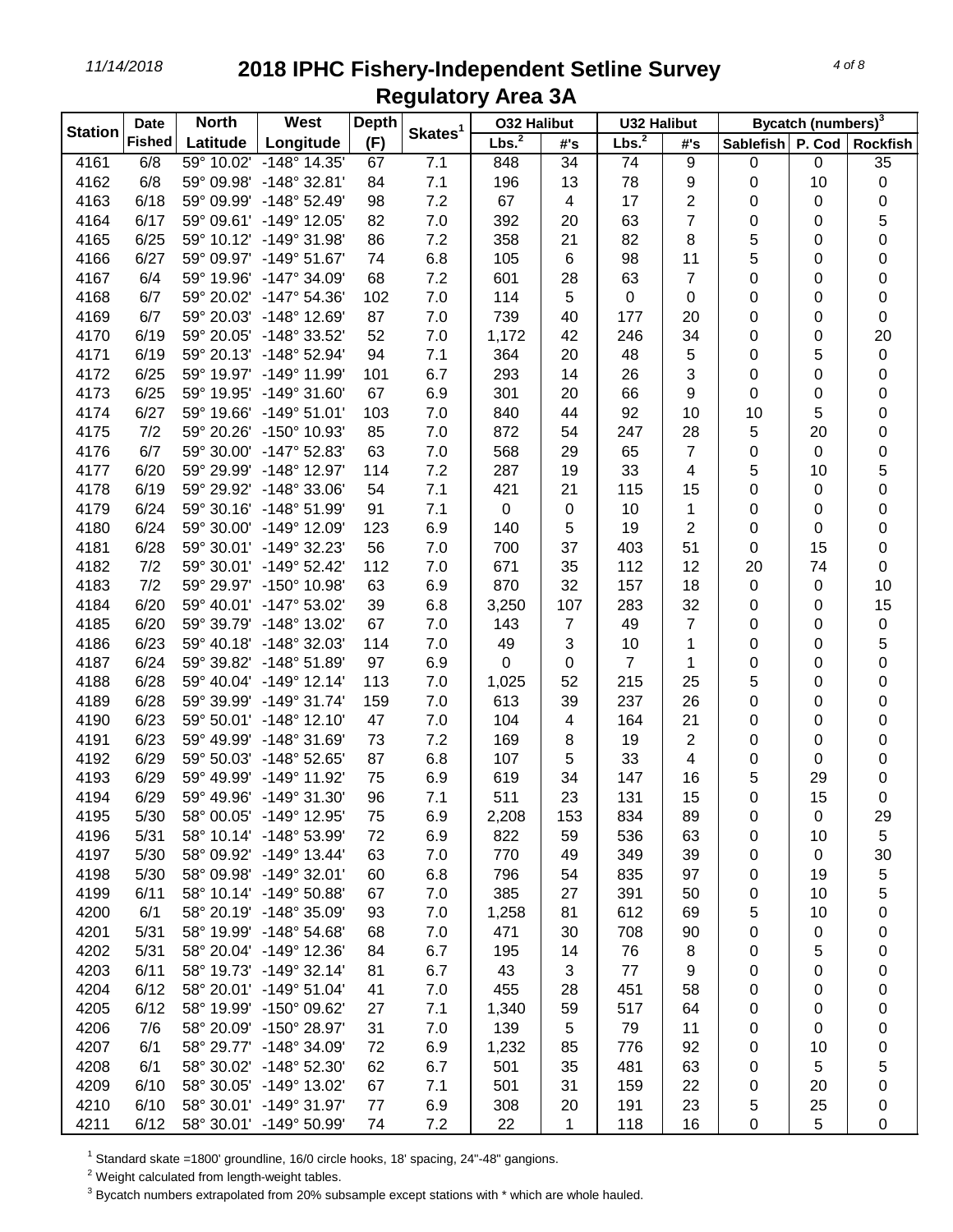| <b>Station</b> | <b>Date</b>   | <b>North</b> | West                    | <b>Depth</b> |                     | <b>032 Halibut</b> |     | <b>U32 Halibut</b> |                         |           | Bycatch (numbers) <sup>3</sup> |                  |
|----------------|---------------|--------------|-------------------------|--------------|---------------------|--------------------|-----|--------------------|-------------------------|-----------|--------------------------------|------------------|
|                | <b>Fished</b> | Latitude     | Longitude               | (F)          | Skates <sup>1</sup> | Lbs. <sup>2</sup>  | #'s | Lbs. <sup>2</sup>  | #'s                     | Sablefish | P. Cod                         | <b>Rockfish</b>  |
| 4212           | 6/15          |              | 58° 29.88' -150° 09.98' | 51           | 7.0                 | 368                | 22  | 269                | 38                      | 0         | 0                              | 0                |
| 4213           | 7/6           |              | 58° 29.82' -150° 29.02' | 47           | 7.0                 | 47                 | 1   | 187                | 33                      | 0         | 0                              | 0                |
| 4214           | 7/6           | 58° 29.98'   | $-150^{\circ}$ 47.64'   | 56           | 6.9                 | 43                 | 3   | 235                | 37                      | 0         | 10                             | 15               |
| 4215           | 6/10          | 58° 39.96'   | $-149^{\circ}$ 13.35'   | 75           | 7.0                 | 488                | 31  | 360                | 41                      | 0         | 0                              | 5                |
| 4216           | 6/16          | 58° 39.98'   | $-149^{\circ}$ 32.00    | 76           | 7.0                 | 132                | 10  | 81                 | 9                       | 0         | 5                              | 0                |
| 4217           | 6/15          | 58° 40.00'   | $-149^{\circ}$ 51.30    | 82           | 7.0                 | 277                | 19  | 128                | 14                      | 0         | 5                              | 0                |
| 4218           | 6/15          | 58° 39.99'   | $-150^{\circ}$ 09.85'   | 68           | 7.0                 | 410                | 26  | 252                | 30                      | 0         | 10                             | 0                |
| 4219           | 7/7           |              | 58° 40.01' -150° 29.15' | 108          | 7.0                 | 298                | 18  | 215                | 25                      | 30        | 10                             | 0                |
| 4220           | 7/7           |              | 58° 39.99' -150° 48.97' | 108          | 6.9                 | 367                | 24  | 363                | 39                      | 25        | 25                             | 0                |
| 4221           | 7/5           |              | 58° 40.03' -151° 08.25' | 106          | 7.0                 | 581                | 35  | 312                | 33                      | 25        | 5                              | 0                |
| 4222           | 6/16          |              | 58° 49.88' -149° 32.05' | 122          | 6.9                 | 502                | 28  | 43                 | 5                       | 15        | 0                              | 0                |
| 4223           | 6/16          |              | 58° 49.99' -149° 50.20' | 131          | 7.1                 | 500                | 31  | 125                | 13                      | 20        | 0                              | 0                |
| 4224           | 6/26          |              | 58° 50.01' -150° 10.00' | 88           | 6.9                 | 573                | 35  | 155                | 17                      | 10        | 0                              | 0                |
| 4225           | 7/7           |              | 58° 49.92' -150° 29.98' | 93           | 6.9                 | 602                | 39  | 303                | 33                      | 15        | 54                             | 0                |
| 4226           | 7/10          |              | 58° 49.99' -150° 48.60' | 95           | 6.8                 | 190                | 12  | 139                | 16                      | 44        | 39                             | 0                |
| 4227           | 7/5           |              | 58° 49.95' -151° 08.34' | 77           | 7.1                 | 587                | 39  | 349                | 41                      | 25        | 5                              | 5                |
| 4228           | 7/5           |              | 58° 49.96' -151° 28.15' | 58           | 6.9                 | 333                | 21  | 311                | 42                      | 0         | 0                              | 5                |
| 4229           | 6/26          | 58° 59.80'   | $-149^{\circ} 51.02'$   | 121          | 7.0                 | 348                | 18  | 40                 | $\overline{\mathbf{4}}$ | 20        | 0                              | 0                |
| 4230           | 6/26          |              | 58° 59.97' -150° 10.74' | 103          | 7.0                 | 357                | 22  | 172                | 19                      | 80        | 0                              | 0                |
| 4231           | 7/10          | 59° 00.03'   | -150° 29.95'            | 66           | 7.0                 | 453                | 27  | 507                | 69                      | 0         | 0                              | 0                |
| 4232           | 7/10          | 58° 59.98'   | $-150^{\circ}$ 49.57'   | 89           | 6.9                 | 857                | 56  | 343                | 43                      | 10        | 20                             | 0                |
| 4233           | 7/4           | 58° 59.98'   | $-151^{\circ}$ 09.18'   | 85           | 7.0                 | 1,480              | 84  | 352                | 43                      | 0         | 35                             | 5                |
| 4234           | 7/4           |              | 59° 00.02' -151° 27.80' | 71           | 7.0                 | 618                | 38  | 556                | 75                      | 0         | 0                              | 0                |
| 4235           | 6/27          |              | 59° 09.99' -150° 10.57' | 68           | 7.0                 | 451                | 25  | 293                | 38                      | 0         | 0                              | 0                |
| 4236           | 7/3           |              | 59° 10.13' -150° 30.08' | 69           | 7.1                 | 490                | 24  | 132                | 16                      | 30        | 35                             | 0                |
| 4237           | 7/3           |              | 59° 10.03' -150° 49.94' | 69           | 6.9                 | 674                | 34  | 384                | 49                      | 10        | 5                              | 10               |
| 4238           | 7/4           |              | 59° 09.86' -151° 09.02' | 35           | 7.0                 | 1,128              | 44  | 290                | 36                      | 0         | 0                              | 25               |
| 4239           | 7/3           |              | 59° 19.67' -150° 31.91' | 154          | 6.8                 | 1,007              | 58  | 196                | 20                      | 5         | 116                            | $\pmb{0}$        |
| 4240*          | 5/29          |              | 57° 19.98' -150° 41.62' | 88           | 7.0                 | 416                | 29  | 878                | 104                     | 1         | 16                             | 5                |
| 4242*          | 5/29          |              | 57° 30.02' -150° 27.50' | 85           | 7.0                 | 230                | 17  | 667                | 78                      | 14        | 15                             | 0                |
| 4243*          | 5/29          |              | 57° 30.30' -150° 45.70' | 53           | 7.0                 | 1,022              | 66  | 710                | 86                      | 0         | 22                             | 0                |
| 4244*          | 5/30          |              | 57° 40.25' -149° 51.05' | 191          | 7.0                 | 1,576              | 109 | 629                | 69                      | 50        | 0                              | 52               |
| 4245*          | 5/30          |              | 57° 39.97' -150° 09.16' | 108          | 7.0                 | 575                | 43  | 540                | 62                      | 20        | 18                             | $\mathbf 1$      |
| 4246*          | 6/2           |              | 57° 39.74' -150° 28.34' | 50           | 6.9                 | 496                | 38  | 587                | 80                      | $\pmb{0}$ | $\overline{2}$                 | $\boldsymbol{0}$ |
| 4247*          | 6/2           |              | 57° 39.80' -150° 45.51' | 47           | 7.0                 | 2,045              | 128 | 1,207              | 143                     | 0         | 6                              | 0                |
| 4248*          | 6/3           |              | 57° 39.72' -151° 05.23' | 41           | 7.0                 | 726                | 44  | 753                | 99                      | 0         | 77                             | 0                |
| 4249*          | 6/21          |              | 57° 39.45' -151° 24.09' | 35           | 6.9                 | 324                | 14  | 264                | 36                      | 0         | 1                              | 0                |
| 4250*          | 6/1           |              | 57° 49.80' -149° 32.87' | 174          | 4.5                 | 1,488              | 100 | 603                | 64                      | 18        | 0                              | 26               |
| 4251*          | 5/31          |              | 57° 49.78' -149° 49.86' | 141          | 7.0                 | 922                | 62  | 629                | 72                      | 29        | 3                              | 0                |
| 4252*          | 5/31          |              | 57° 49.77' -150° 08.89' | 105          | 7.0                 | 167                | 13  | 422                | 51                      | 2         | 81                             | 0                |
| 4253*          | 6/2           |              | 57° 49.33' -150° 27.79' | 49           | 6.9                 | 1,224              | 77  | 429                | 48                      | 0         | 0                              | 3                |
| 4254*          | 6/3           |              | 57° 49.39' -150° 46.77' | 45           | 6.9                 | 746                | 45  | 773                | 96                      | 0         | 0                              | 0                |
| 4255*          | 6/3           |              | 57° 49.34' -151° 05.81' | 39           | 7.0                 | 446                | 32  | 1,072              | 142                     | 0         | 8                              | 0                |
| 4256*          | 6/21          |              | 57° 50.04' -151° 23.68' | 30           | 7.0                 | 405                | 16  | 459                | 62                      | 0         | 0                              | 0                |
| 4257           | 6/10          |              | 57° 49.79' -151° 42.83' | 27           | 7.0                 | 12                 | 1   | 63                 | 8                       | 0         | 5                              | 0                |
| 4258           | 6/10          |              | 57° 49.76' -152° 01.15' | 42           | 7.0                 | 622                | 31  | 550                | 77                      | 0         | 5                              | 0                |
| 4259*          | 6/1           |              | 57° 59.73' -149° 31.92' | 76           | 7.0                 | 709                | 52  | 708                | 87                      | 0         | 12                             | 0                |
| 4260*          | 6/1           |              | 57° 59.28' -149° 50.88' | 131          | 7.0                 | 678                | 50  | 554                | 60                      | 57        | 22                             | 1                |
| 4261*          | 6/20          |              | 57° 59.83' -150° 09.79' | 119          | 6.9                 | 1,409              | 96  | 669                | 73                      | 39        | 17                             | 3                |
| 4262*          | 6/20          |              | 57° 59.41' -150° 27.73' | 89           | 6.9                 | 65                 | 5   | 74                 | 10                      | 11        | 10                             | 0                |
| 4263*          | 6/22          |              | 57° 58.87' -150° 46.96' | 66           | 7.0                 | 414                | 28  | 442                | 53                      | 9         | 13                             | 0                |

 $1$  Standard skate =1800' groundline, 16/0 circle hooks, 18' spacing, 24"-48" gangions.

 $2$  Weight calculated from length-weight tables.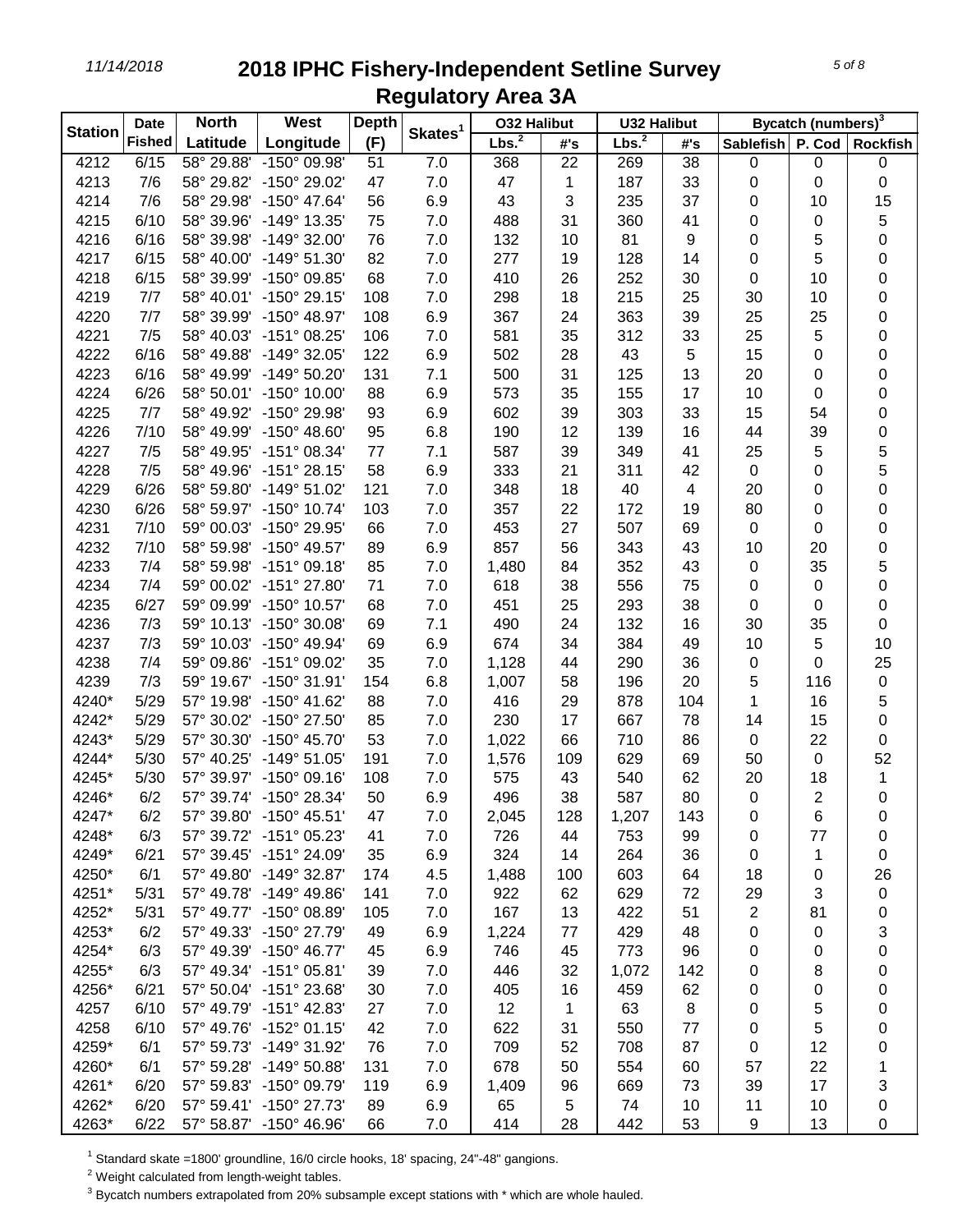| <b>Station</b> | <b>Date</b>   | <b>North</b> | West                    | <b>Depth</b> | Skates <sup>1</sup> | <b>032 Halibut</b> |                | <b>U32 Halibut</b> |             | Bycatch (numbers) <sup>3</sup> |           |                         |  |
|----------------|---------------|--------------|-------------------------|--------------|---------------------|--------------------|----------------|--------------------|-------------|--------------------------------|-----------|-------------------------|--|
|                | <b>Fished</b> | Latitude     | Longitude               | (F)          |                     | Lbs. <sup>2</sup>  | #'s            | Lbs. <sup>2</sup>  | #'s         | <b>Sablefish</b>               | P. Cod    | <b>Rockfish</b>         |  |
| 4264*          | 6/22          | 57° 59.48'   | $-151^{\circ}$ 05.37'   | 44           | 6.9                 | 1,088              | 65             | 555                | 64          | 0                              | 6         | 0                       |  |
| 4265           | 6/9           | 57° 59.66'   | $-151^{\circ} 24.03'$   | 41           | 7.0                 | 649                | 43             | 581                | 71          | 0                              | 0         | 0                       |  |
| 4266           | 6/9           | 57° 59.88'   | $-151^{\circ}$ 44.26'   | 66           | 6.9                 | 523                | 37             | 912                | 107         | 5                              | 74        | 0                       |  |
| 4267*          | 6/21          | 57° 59.76'   | -152° 02.39'            | 99           | 7.0                 | 1,890              | 124            | 978                | 109         | 11                             | 16        | 0                       |  |
| 4268           | 6/10          | 57° 59.71'   | -152° 21.30'            | 129          | 7.0                 | 605                | 34             | 569                | 68          | 5                              | 35        | 0                       |  |
| 4269*          | 6/20          | 58° 09.53'   | $-150^{\circ}$ 09.72    | 84           | 6.9                 | 1,334              | 102            | 1,175              | 123         | 8                              | 9         | $\overline{7}$          |  |
| 4270*          | 6/20          | 58° 10.13'   | $-150^{\circ}$ 28.63    | 61           | 6.9                 | 387                | 26             | 282                | 31          | 0                              | 0         | 1                       |  |
| 4271*          | 6/22          | 58° 10.16'   | $-150^{\circ}$ 47.42    | 59           | 7.0                 | 584                | 39             | 634                | 78          | 0                              | 2         | 0                       |  |
| 4272*          | 6/22          | 58° 09.76'   | $-151^{\circ}$ 06.84'   | 82           | 6.9                 | 783                | 58             | 707                | 83          | 10                             | 23        | 0                       |  |
| 4273*          | 6/11          | 58° 09.43'   | $-151^{\circ} 24.91'$   | 89           | 6.8                 | 807                | 58             | 1,300              | 149         | 2                              | 74        | 0                       |  |
| 4274           | 6/9           | 58° 09.19'   | $-151^{\circ}$ 42.28'   | 35           | 6.9                 | 583                | 32             | 441                | 59          | 0                              | 0         | 0                       |  |
| 4275           | 6/8           |              | 58° 19.80' -150° 47.81' | 35           | 6.9                 | 32                 | 2              | 225                | 36          | 0                              | 0         | 0                       |  |
| 4276           | 6/8           |              | 58° 19.52' -151° 07.03' | 69           | 7.0                 | 170                | 12             | 149                | 20          | 0                              | 5         | 0                       |  |
| 4277*          | 6/11          |              | 58° 19.41' -151° 25.84' | 42           | 7.0                 | 785                | 52             | 1,051              | 134         | 3                              | 0         | 4                       |  |
| 4278*          | 6/11          |              | 58° 20.14' -151° 44.69' | 32           | 6.9                 | 826                | 28             | 123                | 15          | 0                              | 0         | $\overline{\mathbf{c}}$ |  |
| 4279           | 6/8           |              | 58° 29.52' -151° 06.74' | 58           | 7.0                 | 24                 | $\overline{2}$ | 111                | 17          | 5                              | 10        | 0                       |  |
| 4280*          | 6/12          | 58° 29.68'   | $-151^{\circ} 27.06'$   | 91           | 7.0                 | 508                | 33             | 440                | 49          | 23                             | 32        | 0                       |  |
| 4282*          | 6/12          | 58° 40.08'   | $-151^{\circ} 26.74'$   | 100          | 7.0                 | 1,047              | 67             | 460                | 52          | 10                             | 76        | 0                       |  |
| 4283           | 6/7           | 58° 39.55'   | $-151^{\circ}$ 45.51'   | 70           | 7.0                 | 829                | 55             | 705                | 91          | 0                              | 28        | 0                       |  |
| 4284           | 6/7           | 58° 39.86'   | -152° 06.26'            | 70           | 7.0                 | 588                | 35             | 295                | 38          | 0                              | 20        | 0                       |  |
| 4285           | 6/7           |              | 58° 49.97' -152° 07.49' | 61           | 7.0                 | 134                | 6              | 246                | 37          | 0                              | $\pmb{0}$ | 0                       |  |
| 4286           | 7/7           |              | 56° 20.12' -152° 49.99' | 67           | 7.0                 | 552                | 37             | 512                | 67          | 10                             | 10        | 15                      |  |
| 4287           | 7/7           |              | 56° 20.02' -153° 08.97' | 44           | 7.0                 | 74                 | 6              | 166                | 27          | 0                              | 5         | 0                       |  |
| 4288           | 7/8           |              | 56° 19.97' -153° 26.10' | 32           | 7.0                 | 340                | 12             | 170                | 23          | 0                              | 0         | 0                       |  |
| 4289           | 6/9           |              | 56° 29.93' -152° 14.97' | 128          | 7.0                 | 378                | 27             | 543                | 62          | 30                             | 15        | 0                       |  |
| 4290           | 6/9           | 56° 30.02'   | $-152^{\circ}$ 33.13    | 148          | 7.0                 | 1,002              | 66             | 275                | 30          | 45                             | 0         | 0                       |  |
| 4291           | 7/6           |              | 56° 30.14' -152° 50.91' | 29           | 7.0                 | 0                  | 0              | 0                  | $\mathbf 0$ | 0                              | 0         | 0                       |  |
| 4292           | 7/7           |              | 56° 29.97' -153° 09.05' | 43           | 7.0                 | 86                 | 5              | 70                 | 9           | 0                              | 5         | 0                       |  |
| 4293           | 7/8           |              | 56° 29.96' -153° 26.86' | 49           | 7.0                 | 42                 | 3              | 238                | 37          | 0                              | 10        | 0                       |  |
| 4294           | 7/8           |              | 56° 30.02' -153° 44.78' | 38           | 7.0                 | 478                | 22             | 160                | 19          | 0                              | 25        | 0                       |  |
| 4295           | 6/8           |              | 56° 40.03' -151° 56.93' | 34           | 7.0                 | 1,931              | 118            | 741                | 90          | 0                              | 10        | 0                       |  |
| 4296           | 6/8           |              | 56° 39.99' -152° 15.46' | 27           | 7.0                 | 946                | 52             | 370                | 49          | 0                              | 0         | 0                       |  |
| 4297           | 6/9           | 56° 39.96'   | $-152^{\circ}$ 34.41'   | 76           | 7.0                 | 530                | 37             | 656                | 78          | 15                             | 0         | 0                       |  |
| 4298           | 7/6           |              | 56° 40.03' -152° 52.05' | 39           | 7.0                 | 14                 | 1              | 9                  | 2           | 0                              | 0         | 0                       |  |
| 4299           | 7/6           |              | 56° 40.17' -153° 10.01' | 82           | 7.1                 | 437                | 23             | 328                | 37          | 0                              | 0         | 0                       |  |
| 4300           | 6/14          |              | 56° 40.15' -153° 27.99' | 79           | 7.0                 | 875                | 44             | 181                | 20          | 0                              | 0         | 0                       |  |
| 4301           | 6/14          |              | 56° 39.93' -153° 46.05' | 47           | 7.0                 | 969                | 41             | 397                | 54          | 0                              | 25        | 0                       |  |
| 4302           | 6/7           |              | 56° 49.99' -151° 40.79' | 150          | 7.0                 | 234                | 18             | 370                | 43          | 64                             | 0         | 15                      |  |
| 4303           | 6/7           |              | 56° 50.03' -151° 58.19' | 43           | 7.0                 | 1,371              | 81             | 763                | 92          | $\mathbf 0$                    | 0         | 10                      |  |
| 4304           | 6/8           |              | 56° 50.14' -152° 15.96' | 53           | 7.0                 | 559                | 34             | 714                | 94          | 0                              | 15        | 0                       |  |
| 4305           | 6/6           |              | 56° 50.03' -152° 35.02' | 75           | 7.0                 | 331                | 20             | 159                | 19          | 15                             | 0         | 0                       |  |
| 4306           | 6/13          |              | 56° 49.93' -152° 53.07' | 34           | 7.0                 | 283                | 15             | 550                | 80          | 0                              | 0         | 0                       |  |
| 4307           | 6/13          |              | 56° 49.74' -153° 11.04' | 46           | 7.0                 | 646                | 38             | 738                | 97          | 0                              | 35        | 0                       |  |
| 4308           | 6/14          |              | 56° 49.84' -153° 28.98' | 55           | 7.0                 | 611                | 27             | 546                | 75          | 0                              | 59        | 0                       |  |
| 4309           | 6/2           |              | 56° 59.80' -151° 40.01' | 42           | 7.0                 | 648                | 40             | 702                | 87          | 0                              | 0         | 5                       |  |
| 4310           | 6/7           |              | 57° 00.01' -151° 59.18' | 45           | 7.0                 | 386                | 22             | 489                | 66          | 0                              | 20        | 0                       |  |
| 4311           | 6/6           |              | 57° 00.04' -152° 17.06' | 41           | 7.0                 | 870                | 45             | 761                | 106         | 0                              | 0         | 0                       |  |
| 4312           | 6/6           |              | 57° 00.11' -152° 35.01' | 85           | 7.0                 | 460                | 28             | 501                | 63          | 5                              | 0         | 0                       |  |
| 4313           | 6/13          |              | 56° 59.96' -152° 53.90' | 62           | 7.0                 | 407                | 25             | 533                | 72          | 10                             | 54        | 0                       |  |
| 4315           | 6/1           |              | 57° 09.96' -151° 22.02' | 71           | 7.0                 | 983                | 68             | 807                | 96          | 0                              | 45        | 0                       |  |
| 4316           | 6/2           |              | 57° 10.04' -151° 41.04' | 41           | 7.0                 | 615                | 35             | 556                | 71          | $\pmb{0}$                      | 20        | 0                       |  |

Standard skate =1800' groundline, 16/0 circle hooks, 18' spacing, 24"-48" gangions.

Weight calculated from length-weight tables.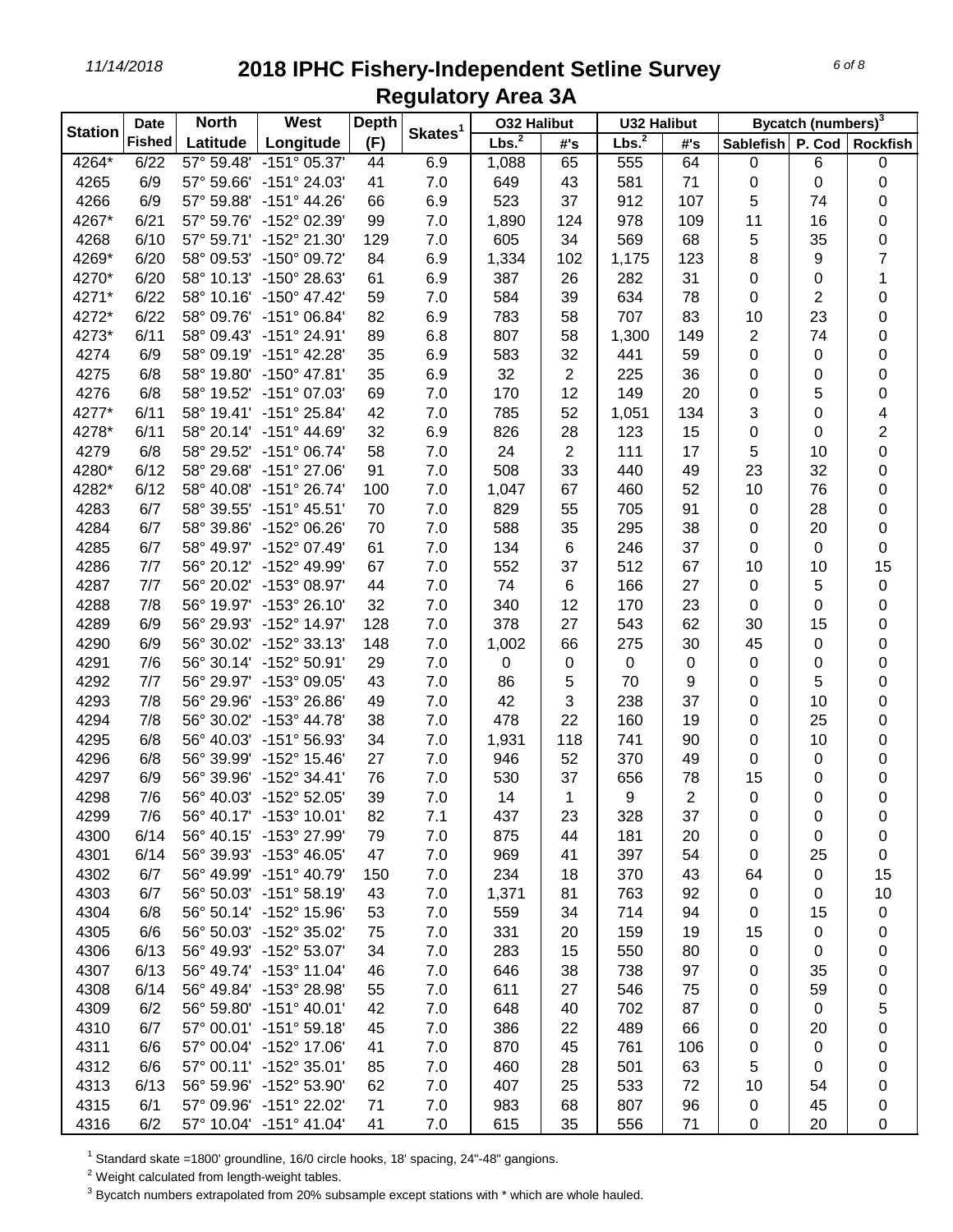| <b>Station</b> | <b>Date</b>   | <b>North</b> | West                    | <b>Depth</b> |                     | <b>032 Halibut</b> |                | <b>U32 Halibut</b> |     | Bycatch (numbers) <sup>3</sup> |        |                 |  |
|----------------|---------------|--------------|-------------------------|--------------|---------------------|--------------------|----------------|--------------------|-----|--------------------------------|--------|-----------------|--|
|                | <b>Fished</b> | Latitude     | Longitude               | (F)          | Skates <sup>1</sup> | Lbs. <sup>2</sup>  | #'s            | Lbs. <sup>2</sup>  | #'s | Sablefish                      | P. Cod | <b>Rockfish</b> |  |
| 4317           | 6/2           |              | 57° 10.01' -151° 58.84' | 39           | 7.0                 | 701                | 38             | 472                | 65  | 0                              | 0      | 0               |  |
| 4318           | 6/5           |              | 57° 09.99' -152° 18.02' | 45           | 7.0                 | 128                | 8              | 339                | 48  | 0                              | 0      | 0               |  |
| 4319           | 6/5           |              | 57° 10.02' -152° 36.33' | 53           | 7.0                 | 43                 | 2              | 186                | 27  | 0                              | 30     | 0               |  |
| 4320           | 5/31          |              | 57° 19.73' -151° 03.97' | 50           | 7.0                 | 1,149              | 75             | 1,009              | 119 | 0                              | 20     | 0               |  |
| 4321           | 6/1           | 57° 19.78'   | $-151^{\circ} 23.14'$   | 73           | 7.0                 | 299                | 20             | 1,311              | 173 | 5                              | 5      | 0               |  |
| 4322           | 5/30          |              | 57° 19.87' -151° 41.03' | 34           | 7.0                 | 716                | 35             | 636                | 87  | 0                              | 5      | 0               |  |
| 4323           | 5/30          |              | 57° 19.77' -152° 00.05' | 40           | 7.0                 | 278                | 10             | 273                | 39  | 0                              | 25     | 0               |  |
| 4324           | 6/5           | 57° 20.03'   | -152° 17.72'            | 23           | 7.0                 | 1,588              | 53             | 135                | 18  | 0                              | 0      | 0               |  |
| 4325           | 5/31          |              | 57° 29.82' -151° 04.95' | 44           | 7.0                 | 646                | 44             | 1,167              | 151 | 0                              | 35     | 0               |  |
| 4326           | 5/31          |              | 57° 30.07' -151° 23.13' | 50           | 7.0                 | 282                | 20             | 637                | 89  | 0                              | 124    | 0               |  |
| 4327           | 5/30          |              | 57° 30.02' -151° 42.09' | 63           | 7.0                 | 160                | 10             | 612                | 86  | 5                              | 15     | 0               |  |
| 4328           | 5/29          |              | 57° 29.80' -152° 01.01' | 26           | 7.0                 | 821                | 34             | 296                | 40  | 0                              | 0      | 0               |  |
| 4329           | 5/29          |              | 57° 39.97' -151° 43.01' | 36           | 7.0                 | 53                 | 3              | 306                | 44  | 0                              | 35     | 0               |  |
| 4330           | 5/28          |              | 57° 40.20' -151° 59.14' | 112          | 7.0                 | 1,134              | 73             | 781                | 95  | 0                              | 54     | 0               |  |
| 4331           | 6/17          |              | 57° 29.98' -154° 55.00' | 128          | 7.0                 | 123                | 9              | 243                | 29  | 20                             | 25     | 0               |  |
| 4332           | 6/18          |              | 57° 40.55' -154° 34.86' | 119          | 7.0                 | 83                 | 6              | 158                | 21  | 20                             | 10     | 0               |  |
| 4333           | 6/17          |              | 57° 39.89' -154° 53.96' | 129          | 7.0                 | 360                | 22             | 191                | 23  | 56                             | 28     | 0               |  |
| 4334           | 6/17          | 57° 40.06'   | -155° 12.98'            | 162          | 7.0                 | 160                | 9              | 129                | 18  | 25                             | 0      | 0               |  |
| 4336           | 6/19          |              | 57° 50.22' -154° 34.03' | 127          | 7.0                 | 344                | 21             | 212                | 26  | 35                             | 5      | 0               |  |
| 4337           | 6/18          | 57° 49.99'   | $-154^{\circ}53.27'$    | 157          | 7.0                 | 128                | 10             | 223                | 27  | 20                             | 0      | 0               |  |
| 4338           | 7/2           | 57° 59.98'   | -153° 36.82'            | 87           | 6.9                 | 63                 | $\overline{4}$ | 168                | 22  | 15                             | 0      | 0               |  |
| 4340           | 7/1           |              | 57° 59.94' -154° 14.04' | 129          | 6.8                 | 416                | 25             | 225                | 27  | 39                             | 5      | 0               |  |
| 4341           | 7/2           |              | 58° 10.04' -153° 19.08' | 70           | 6.9                 | 160                | 9              | 383                | 53  | 5                              | 34     | 0               |  |
| 4342           | 7/2           |              | 58° 09.97' -153° 37.52' | 108          | 7.0                 | 916                | 52             | 362                | 43  | 5                              | 15     | 0               |  |
| 4343           | 7/1           |              | 58° 10.02' -153° 57.07' | 115          | 7.0                 | 517                | 34             | 322                | 40  | 0                              | 10     | 0               |  |
| 4344           | 6/20          |              | 58° 20.07' -153° 20.10' | 95           | 7.0                 | 604                | 32             | 231                | 27  | 0                              | 10     | 0               |  |
| 4345           | 6/30          |              | 58° 19.96' -153° 38.86' | 94           | 6.3                 | 667                | 36             | 141                | 17  | 0                              | 14     | 0               |  |
| 4347           | 6/20          |              | 58° 30.03' -153° 01.97' | 92           | 6.9                 | 1,246              | 76             | 375                | 43  | 5                              | 5      | 0               |  |
| 4348           | 6/20          |              | 58° 29.50' -153° 21.42' | 100          | 7.0                 | 480                | 29             | 179                | 22  | 45                             | 0      | 0               |  |
| 4349           | 6/30          |              | 58° 30.15' -153° 40.94' | 52           | 7.0                 | 731                | 29             | 67                 | 10  | 0                              | 15     | 0               |  |
| 4350           | 6/28          |              | 58° 39.78' -152° 43.92' | 108          | 7.0                 | 449                | 30             | 351                | 41  | 15                             | 40     | 0               |  |
| 4351           | 6/29          |              | 58° 40.03' -153° 03.06' | 85           | 7.0                 | 2,260              | 111            | 258                | 29  | 5                              | 10     | 0               |  |
| 4352           | 6/29          |              | 58° 40.09' -153° 22.98' | 25           | 7.0                 | 538                | 21             | 147                | 24  | 0                              | 0      | 0               |  |
| 4353           | 6/28          |              | 58° 50.19' -152° 25.91' | 101          | 7.0                 | 441                | 30             | 463                | 54  | 0                              | 40     | 0               |  |
| 4354           | 6/28          |              | 58° 49.95' -152° 45.41' | 102          | 7.0                 | 521                | 36             | 615                | 70  | 0                              | 10     | 0               |  |
| 4355           | 6/29          |              | 58° 49.98' -153° 04.23' | 90           | 7.0                 | 1,175              | 61             | 324                | 44  | 0                              | 10     | 0               |  |
| 4356           | 8/29          |              | 58° 59.75' -151° 48.08' | 72           | 7.0                 | 1,116              | 53             | 431                | 60  | 0                              | 0      | 0               |  |
| 4357           | 8/29          |              | 58° 59.76' -152° 06.93' | 71           | 7.0                 | 1,753              | 68             | 583                | 77  | 0                              | 50     | 0               |  |
| 4358           | 7/17          |              | 58° 59.87' -152° 27.29' | 80           | 6.9                 | 118                | 8              | 63                 | 9   | 29                             | 0      | 0               |  |
| 4359           | 7/17          |              | 59° 00.02' -152° 46.27' | 92           | 7.0                 | 1,501              | 90             | 568                | 63  | 10                             | 64     | 0               |  |
| 4360           | 7/15          |              | 59° 00.02' -153° 05.28' | 84           | 6.9                 | 1,487              | 66             | 217                | 31  | 0                              | 78     | 0               |  |
| 4361           | 8/29          |              | 59° 10.09' -152° 07.95' | 77           | 7.1                 | 387                | 20             | 1,014              | 143 | 0                              | 45     | 0               |  |
| 4362           | 7/17          |              | 59° 10.03' -152° 27.35' | 55           | 6.9                 | 409                | 17             | 234                | 39  | 0                              | 15     | 0               |  |
| 4363           | 7/16          |              | 59° 10.18' -152° 47.07' | 73           | 7.0                 | 418                | 21             | 286                | 37  | 0                              | 23     | 0               |  |
| 4364           | 7/15          |              | 59° 10.01' -153° 06.25' | 46           | 7.0                 | 864                | 24             | 243                | 38  | 0                              | 20     | 0               |  |
| 4365           | 7/15          |              | 59° 10.02' -153° 26.04' | 20           | 7.0                 | 871                | 30             | 75                 | 11  | 0                              | 5      | 0               |  |
| 4366           | 8/31          |              | 59° 20.33' -152° 10.99' | 38           | 7.0                 | 591                | 28             | 439                | 66  | 0                              | 0      | 0               |  |
| 4367           | 7/18          |              | 59° 19.98' -152° 27.51' | 42           | 7.0                 | 380                | 13             | 182                | 26  | 0                              | 30     | 0               |  |
| 4368           | 7/16          |              | 59° 19.80' -152° 48.03' | 44           | 6.9                 | 213                | 11             | 307                | 46  | 0                              | 0      | 0               |  |
| 4369           | 7/16          |              | 59° 19.91' -153° 08.11' | 29           | 7.0                 | 299                | 14             | 52                 | 8   | 0                              | 0      | 0               |  |
| 4370           | 9/1           |              | 59° 30.62' -151° 50.03' | 39           | 7.0                 | 261                | 12             | 163                | 21  | 5                              | 5      | 0               |  |

Standard skate =1800' groundline, 16/0 circle hooks, 18' spacing, 24"-48" gangions.

Weight calculated from length-weight tables.